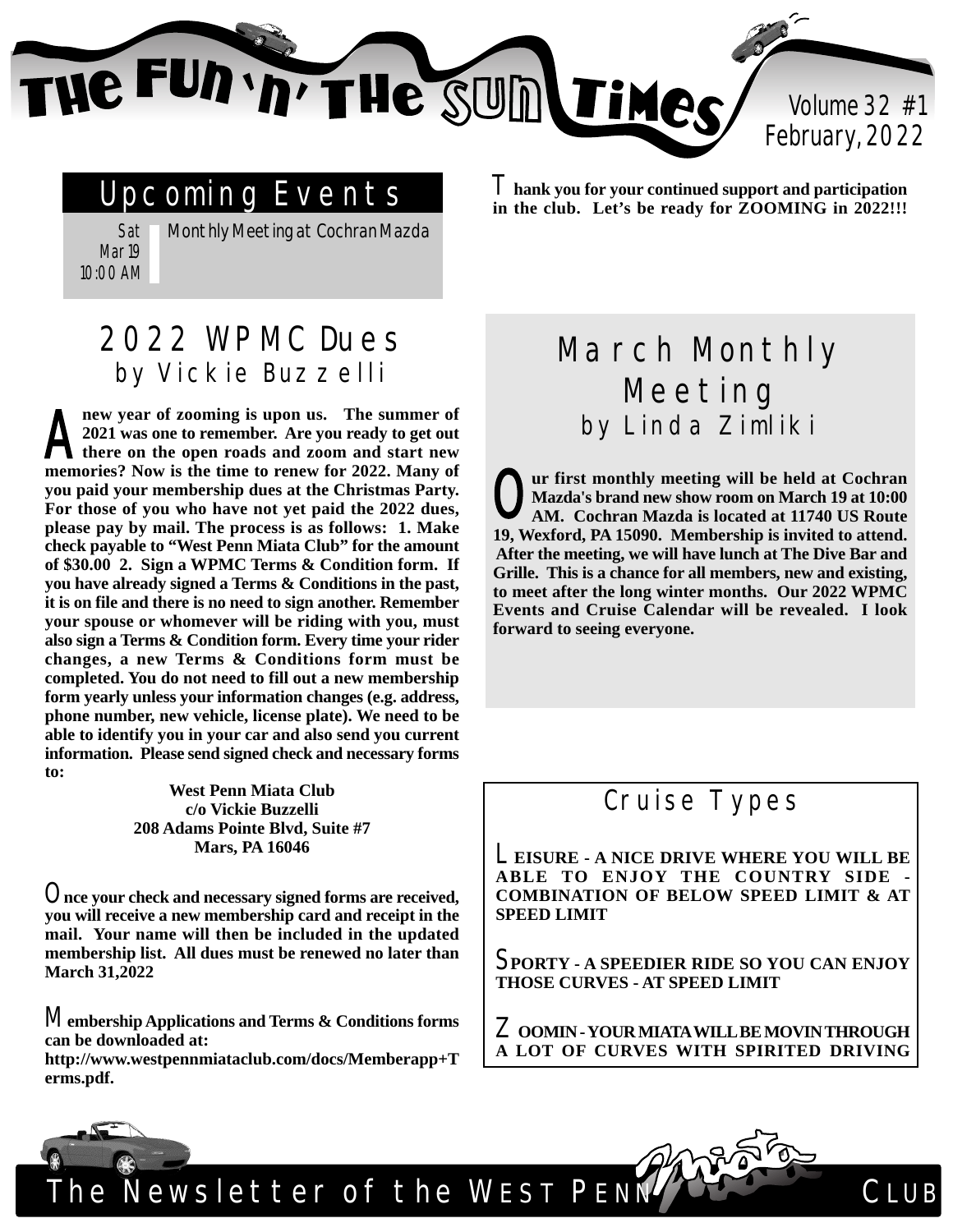

# 2022 CRUISIN & ZOOMIN SEASON BY LINDA ZIMLIKI

**he temperature outside is 28 degrees as I write this article. I'm hoping that by the time of our monthly meeting, it will be warmer. At this moment I'm still working on the schedule. We should have a great year. The new schedule will be revealed at March's monthly meeting.**  $\prod_{n}$ 

**of you have lived this as well and we landed on this great car for the same reasons. Even though it is an excellent value in the sports car world, it finds itself on some of the most prestigious lists. It truly says something when it is compared in many ways to sports cars costing 2, 3 or more times its cost. I guess we can all take credit for being savvy enough to seek out this world class sports car.**

T**hankfully I'm now one of the cool kids finally sitting at the cool kids table. Great to be part of the group.**

S**PRING IS COMING!!**

Z**oom Zoomm Zoommm!**

### Miata Cruisin! by Jim Blok, President

**e're getting ramped up for another great year of driving FUN!! I am fairly new compared to many in the club, and am ready for the excitement of the coming spring with my Miata.**  $\mathbf{W}_{\scriptscriptstyle{\mathsf{in}}}^{\scriptscriptstyle{\mathsf{e}}}$ 

A**s I think about it, I can only compare it to Skiing and Snowmobiling in northern Michigan years ago. Even though winter was cold and long, we couldn't wait for the first snowfall. As I have always said, those winters were much shorter if you played in it. Having said that, I find the spring, summer, and fall can be stretched out by enjoying our favorite hobby. I have thought many times about buying a sports car to just enjoy on sunny days in the summer. After researching almost every British sports car ever made, I made the decision I wanted to enjoy it, not make it a project every time I went for a ride. I realized it was a huge challenge to find that rust free car, not to mention electronics that worked. The last one I found actually met those requirements. Upon further inspection, I asked the seller if it leaked. His response was if it's not leaking don't try to start it. It's probably out of oil!**

H**ence, I began looking into the car that would give me the thrill and enjoyment I was looking for. There was only one choice without breaking the bank. Enter MIATA! Most**



(by Jim Pacillo)

## March Deadline

The deadline for articles for the March newsletter is March 22, 2022





The Newsletter of the WEST PENN CLUB